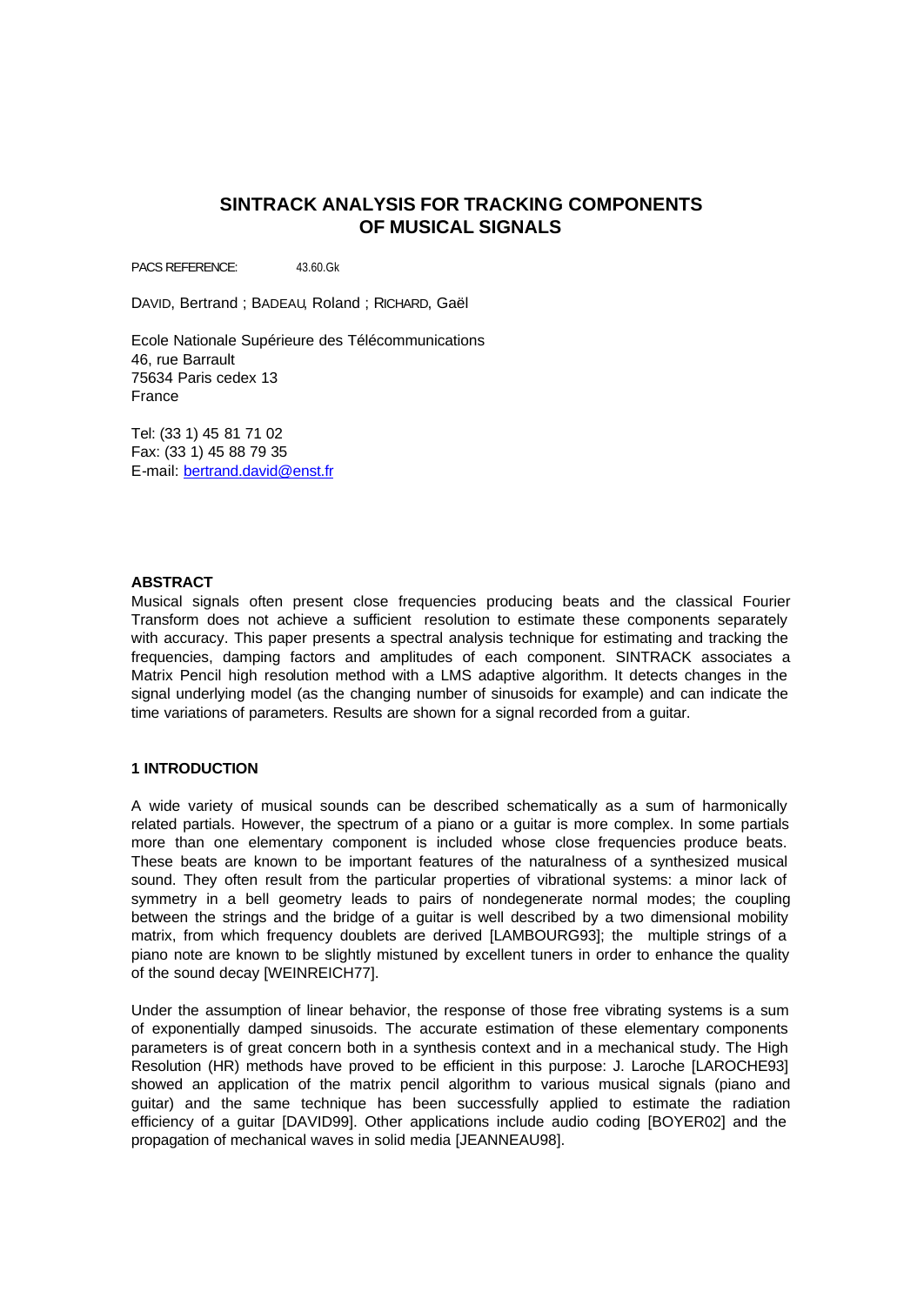On the other hand, High Resolution techniques are complex and cannot be satisfactorily used for components tracking without modification. These methods are based on the assumption of a signal model whose parameters are taken constant with time. For example, they can not indicate the existence of a slow variation of the decay which could suggest a slight non linear behavior. Therefore, it is worthwhile to develop techniques allowing the tracking of the components at a lower complexity while keeping spectral resolution and accuracy. This constitutes the basic idea of SINTRACK. Our first attempt at applying SINTRACK to musical signals was made during the engineering school final work of M. Massabieaux [MASSABIEAUX00].

This paper first examines the principles of HR methods and the theoretical background of the SINTRACK algorithm. Then, simulation examples and a musical application will be presented.

## **2. THEORETICAL ASPECTS**

SINTRACK [DUVAUT94] associates a HR technique (Matrix Pencil [HUA90]) to a low complexity adaptive algorithm (Least Mean Square or LMS). First, the Matrix-Pencil method is applied to obtain an initial estimation. Second, the components are tracked using the LMS procedure as long as the prediction error remains below a given threshold. When the error grows above the threshold, indicating that the model has become obsolete, Matrix-Pencil is applied again to reinitialize the frequency components estimates. Given that the complexity of the Matrix Pencil algorithm is  $O(N^3)$  and that the complexity of LMS is  $O(N)$ , the computational cost of SINTRACK is drastically reduced compared to Matrix Pencil alone if the components are well tracked. Also, it is important to note that SINTRACK can be used to detect model breaks (for example attacks) in a given signal. These breaks will correspond to frames where the LMS prediction error will abruptly grow.

#### **2.1 High Resolution Principles**

HR techniques rely on a precise signal model and are conventionally classified as parametric methods. This model represents the discrete signal  $x<sub>n</sub>$  as a sum of complex exponentials:

$$
x_n = \sum_{i=1}^{M} b_i z_i^n = \sum_{i=1}^{M} (A_i e^{j \mathbf{f}_i}) \exp[(-a_i + j2\mathbf{p} f_i) n]
$$

where  $A_i$ ,  $\boldsymbol{f}_i$   $f_i$   $\boldsymbol{a}_i$  respectively represent the initial amplitude, initial phase, frequency and damping factor of each component. The estimation of  $(f_i, \mathbf{a}_i)$  is therefore a non linear problem. Prony [PRONY1795] first demonstrated that this signal can be predicted by means of a polynomial whose roots are the z<sub>i</sub>'s. Finding the coefficients of this polynomial is a linear problem. The estimation of  $A_i$ ,  $f_i$ can be formulated as a linear least square problem if all other parameters are known.

#### **2.2 Matrix Pencil**

We first define two backward data matrices  $X_0$  and  $X_1$  using N samples of the signal  $x_n$  as follows:

$$
X_0 = \begin{bmatrix} \mathbf{x}_0 & \mathbf{x}_1 & \cdots & \mathbf{x}_{p-1} \\ \mathbf{x}_1 & \mathbf{x}_2 & \cdots & \mathbf{x}_p \\ \vdots & \vdots & \vdots & \vdots \\ \mathbf{x}_{N-p-1} & \mathbf{x}_{N-p} & \cdots & \mathbf{x}_{N-2} \end{bmatrix} ; \quad X_1 = \begin{bmatrix} \mathbf{x}_1 & \mathbf{x}_2 & \cdots & \mathbf{x}_p \\ \mathbf{x}_2 & \mathbf{x}_3 & \cdots & \mathbf{x}_{p+1} \\ \vdots & \vdots & \vdots & \vdots \\ \mathbf{x}_{N-p} & \mathbf{x}_{N-p+1} & \cdots & \mathbf{x}_{N-1} \end{bmatrix}
$$

Matrix Pencil rely on the rank reducing property of the  $z_i$ 's for the pencil of matrices  $X_i - zX_0$ . The  $z$ 's are then derived as the inverse of the eigenvalues of the square matrix  $X_1^+ X_0^-,$  where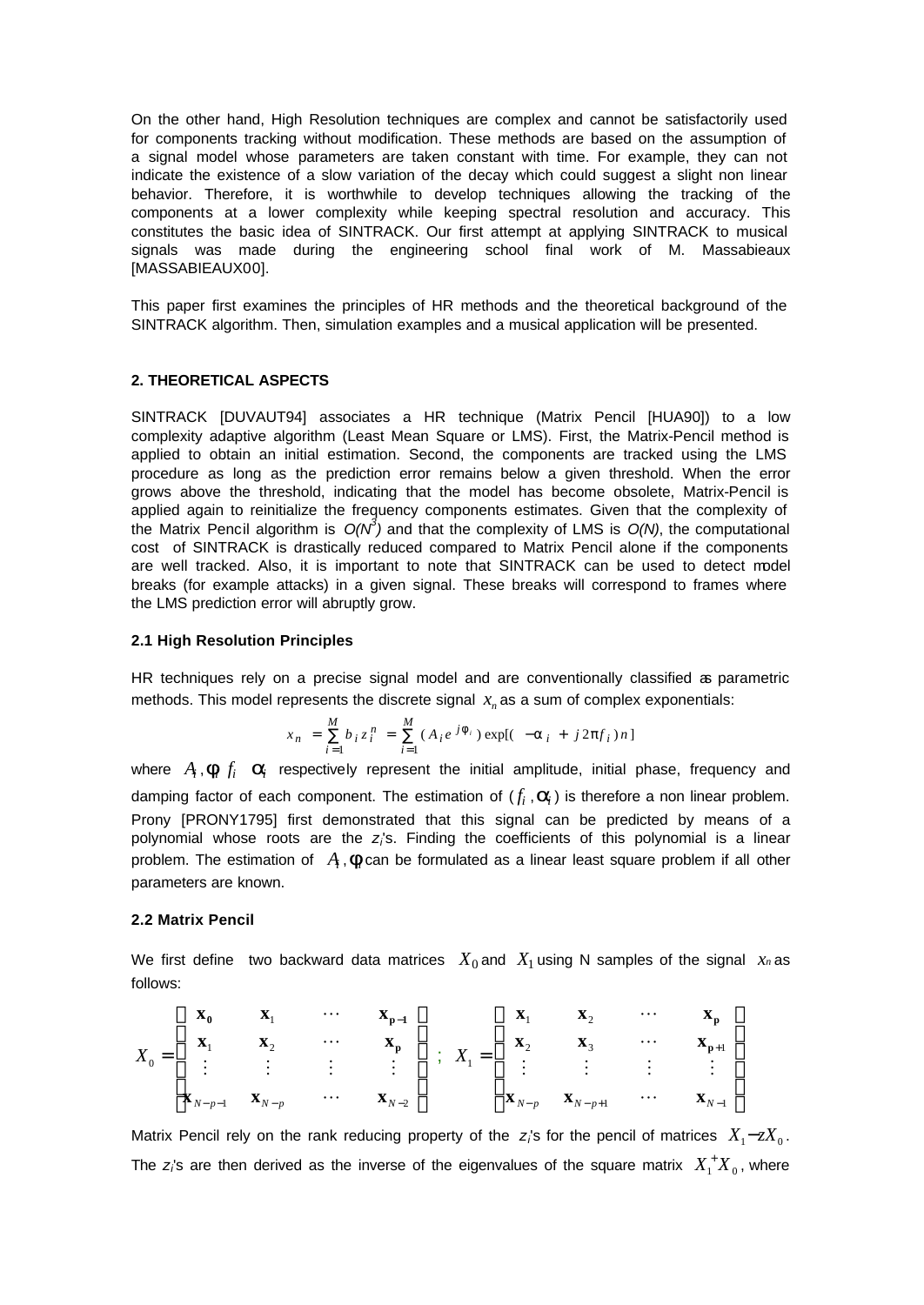$X_1^+$  denotes the order M truncated pseudo-inverse of the rank-M matrix  $X_1$ .  $X_1^+$  is obtained using the Singular Value Decomposition (SVD) which is expressed as:

$$
X_1 = U \sum V^H
$$

where the subscript *H* denotes the conjugate transpose and where  $\Sigma$  has *M* non-zeros elements on the diagonal, sorted in decreasing order. Let  $U_{M}$  and  $V_{M}$  be the matrices built with the *M* first columns of  $U$  and  $V$  respectively.  $X_1^+$  is obtained by inverting the M non-zeros singular values in  $\Sigma$ . This can be written:

$$
X_1^+ = V_M \sum^+ U_M^H
$$

It should be noticed that when a white noise is added to the model, the matrix  $X<sub>1</sub>$  becomes fullrank, all of its singular values being increased by the variance of the noise. Its *M* principal right and left eigenvectors remain unchanged. The Matrix Pencil method is then applied without any further modification. The M selected vectors in matrices  $|U_{_M}|$  and  $|V_{_M}|$  correspond to the M largest singular values, denoted as  $I_i$ ,  $i = 1...M$ . The values of the frequencies and damping factors are then derived as  $f_i$ =− $\arg(\bm{I}_i)/(2\bm{p})$  and  $\bm{a}_i$ = $\ln \mid \bm{I}_i$ 

## **2.3 LMS For Tracking The Poles**

The adaptive Least Mean Square algorithm is used to track the poles of the signal once they have been estimated with matrix pencil. The prediction coefficients in the backward direction are given in the vector **bn** and thus provide an estimation of *xn* as a linear combination of his future:  $n+1$ <sup> $\mathbf{c}_n$ </sup> *T*  $x_n = b_n^T \mathbf{x}_{n+1} + e_n$ , where  $\mathbf{x}_{n+1} = [x_{n+1} \ x_{n+2} \ \dots \ x_{n+p}]^T$  and  $e_n$  is the prediction error. At initial time  $n=0$ , this vector is given by  $\mathbf{b}_0 = -V_{_M} \sum^* {U_{_M}}^H [x_0 \ x_1 \cdots x_{_{N-p-1}}]^T$  $V_M \sum^{+} U_M^H [x_0 \ x_1 \cdots x_{N-p-1}]^T$  $\mathbf{b_0}$ = $-V_M \sum^* {U_M}^H [x_0 \ x_1 \cdots x_{N-p-1}]^T$  and updated following the well-known *n n* **b**<sub>**n**  $\sum_{n=1}^{\infty}$  −*m*<sub>*n*−1</sub> $\sum_{n=1}^{\infty}$  *n* where *m* is the adaptation step of the LMS. The poles of the signal</sub> are derived as the roots inverses of the polynomial  $p(z) = z^p + [z^{p-1} z^{p-2} ... 1]$ b<sub>n</sub>.

### **2.4 Algorithm And Practical Choices**

The SINTRACK algorithm can be separated in 2 steps:

1 *initialization*: matrix pencil is applied to find the initial values of the *z<sup>i</sup>* 's and **b<sup>0</sup>**

- 2 *tracking*:
	- $\bullet$  the roots of  $p(z)$  are extracted in order to estimate the updated poles,
	- the corresponding complex amplitudes  $(Ae^{jf_i})$  are estimated by minimizing the quadratic error between the real data and the estimates over the range of the *p* future observations,
	- the prediction error is evaluated: if  $e(n)$  is above the threshold then the initialization step is rerun, else the tracking continues for the following frame.

We now address the problem of parameter tuning for Matrix Pencil and the LMS.

The number *M* of components is generally unknown. The results of the estimation are much affected if *M* is underestimated. A usual choice is to overestimate the value of *M.* The true value can be approached further regarding the fact that real poles lay outside the unit circle, when the others fall inside.

The pencil parameter  $p$  is also the prediction order of the polynomial  $p(z)$ . The variance of the estimates is known to be around its minimum for *p=N/3*. The choice of *p* is then the result of a trade-off between complexity and resolution since a higher resolution is achieved for a greater value of *N*. There is no simple rule to determine the minimum acceptable value of *p* for a given signal with given SNR characteristics. However, in order to separate a pair of beating frequencies, an appropriate choice for *p* is between 1/10 and 1/20 of the beat period in samples [LAROCHE93].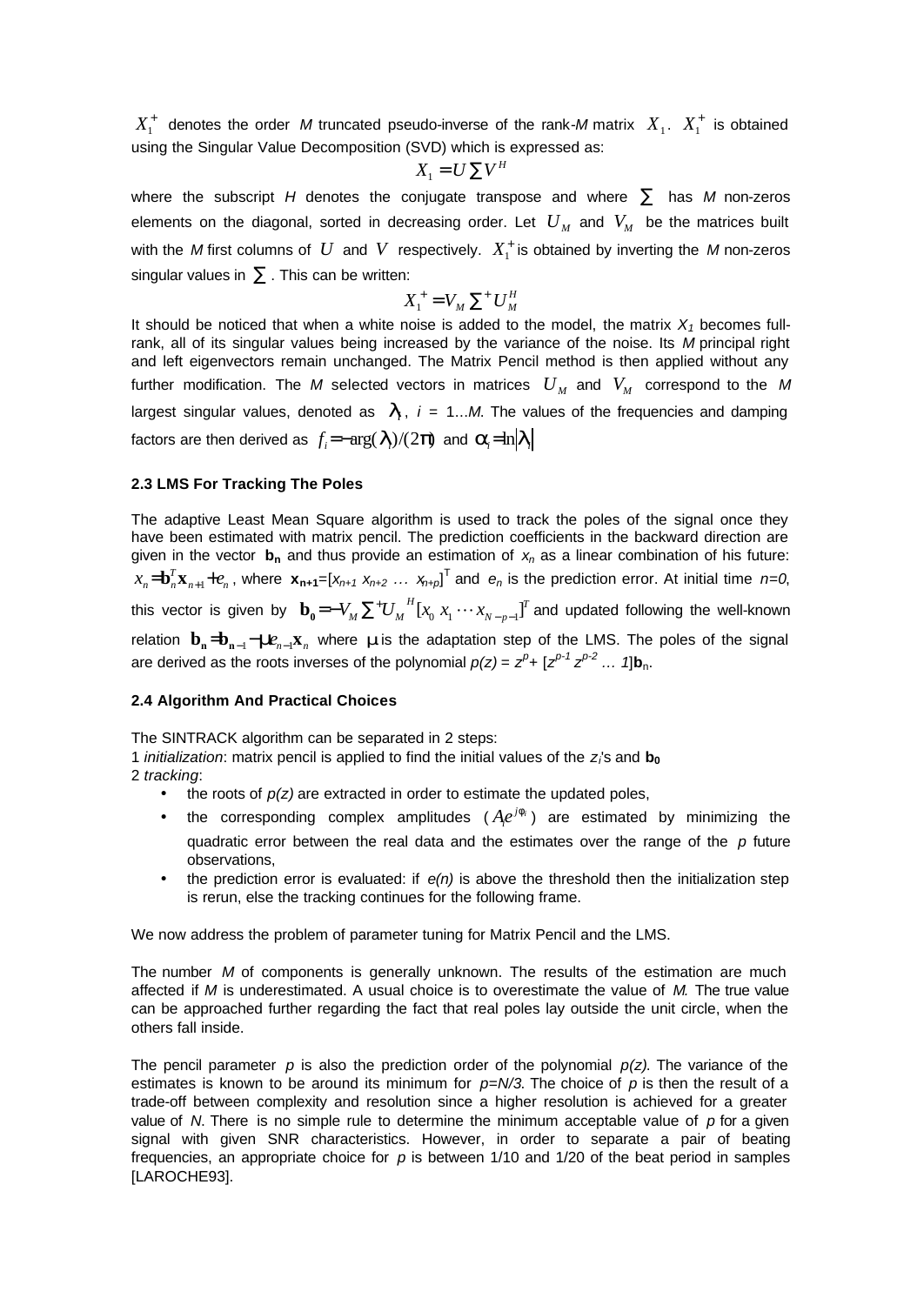The adaptation step *m* of the LMS must be chosen and updated to be less than  $2/(pE_n^2)$  where

$$
{E_n}^2 = \frac{1}{p-1} \sum_{k=0}^{p-1} |x_{n+k}|^2
$$

This insures the convergence of the algorithm while taking into account the intrinsic non stationarity of the signal energy.

At last, the threshold can be chosen following two ways. Either an estimate of the noise variance  $s^2$  is known and we can state it as 3s for example, or we can consider that the initialization step must occur when the prediction error is above a fraction of the maximal amplitude (typically situated between  $1/10$  and  $\frac{1}{2}$ )

#### **3. SIMULATIONS AND APPLICATION TO A PIANO PARTIAL**

#### **3.1 Tracking Of A Single Component With Double Decay**

This example aims at demonstrate the decay tracking capability of the algorithm. The synthetic signal is made of a single component whose frequency is 0.1 samples<sup>-1</sup> and a unitary initial amplitude (*A=1*). Its decay takes the values 0.001 and 0.02, one after the other. The onset of the component stands on discrete time n=200 and a white gaussian complex noise of 0.001 standard deviation is added, which corresponds to an overall SNR of approximately 55dB. This resembles to the Decay-Release envelope of a musical sound.

The Figure 1 shows the results of the tracking for the frequencies *f<sup>i</sup>* and the amplitude *A<sup>i</sup>* , for analysis parameters  $N=80$ ,  $M=6$  and a 3s threshold. The figure does not show the estimation of the *a<sup>i</sup>* 's whose accuracy is very poor, considering the small value of *N*. However, they can be derived from the A<sub>i</sub>'s tracking by a simple linear regression. The figure clearly shows the sudden growths of the prediction error at the onset-time and at the decay changing time. We can notice that the prediction error remains high in the regions before *n=*200 and *n=*800, where model jumps occur in the analysis window.



**Figure 1**: a single component with double decay

#### **3.2 Detection Of The Onsets Of Delayed Damped Sinusoids**

This example shows the detection capabilities of SINTRACK when components appear and/or disappear. The signal is the sum of a complex exponential with parameters  $f=0.1$ ,  $\alpha=0.001$ ,  $A=$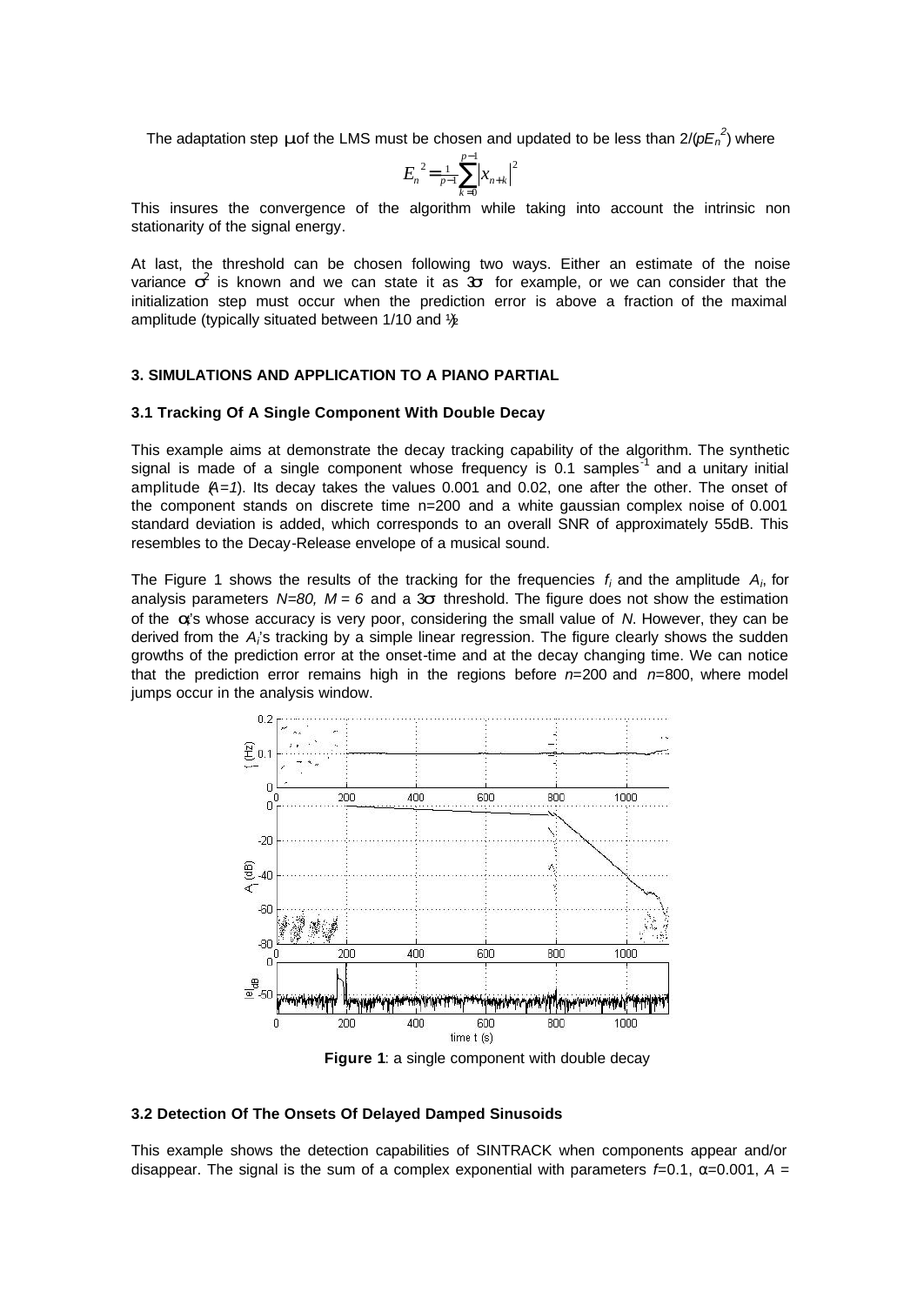1 and a second one beginning at n=400, ending at n=800 with parameters  $f=0.12$ ,  $\alpha=0.004$ ,  $A=$ 1. The additive noise has a standard deviation  $\sigma = 0.001$  (approximately 55dB SNR). The analysis parameters remain unchanged from the previous example. The results shown on figure 2 demonstrate both the accuracy of the estimation and the precision for detecting model jumps.



**Figure 2**: detection of the onset and the extinction of a sinusoid in presence of an other one

### **3.2 Application To A Guitar Partial**

For this application, the E2 note of a classical guitar was recorded and sampled at 48kHz. A piezoelectric crystal was specially designed for that purpose and integrated in the saddle. As a result, the measured signal is proportional to the transverse force applied by the string to the bridge. A preprocessing step was needed both to enhance the resolution and to shorten the data. The signal was first filtered with a FIR Remez Filter, designed to isolate the  $3<sup>°</sup>$  harmonic (partial at 247.5Hz). The filtered signal was then demodulated and downsampled by a factor 384. The preprocessed signal was complex and 1700 samples long (7 seconds). The results are displayed using Hz and seconds for convenience. The analysis parameters were *N=80 (0.64s), M = 6* and the threshold was taken as 1/10 of the maximum amplitude.



**Figure 3:** results for the 247.5Hz partial, E2 string of a classical guitar